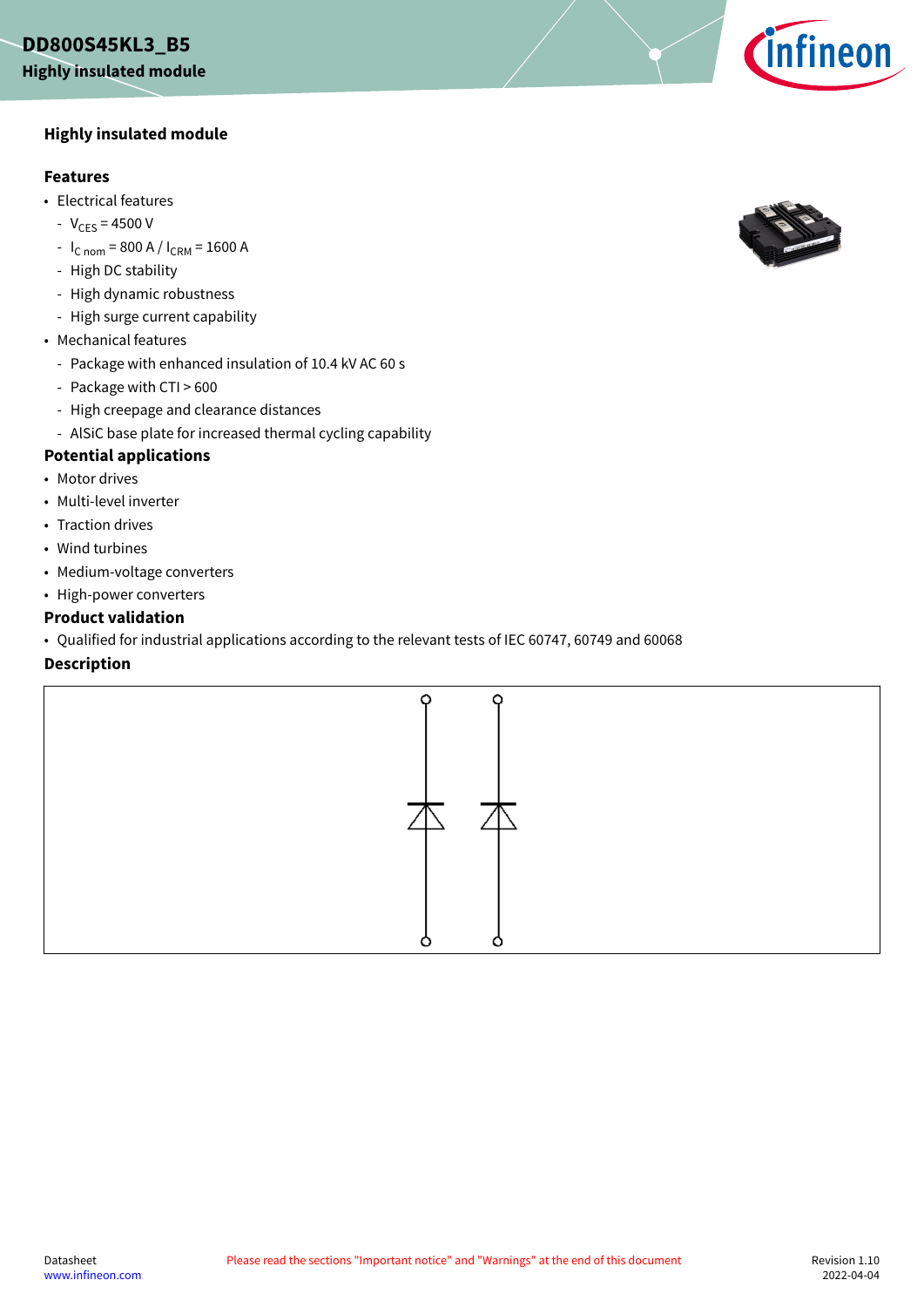Table of contents



# **Table of contents**

| $\mathbf{1}$ |  |
|--------------|--|
| $\mathbf{2}$ |  |
| 3            |  |
| 4            |  |
| 5            |  |
| 6            |  |
|              |  |
|              |  |
|              |  |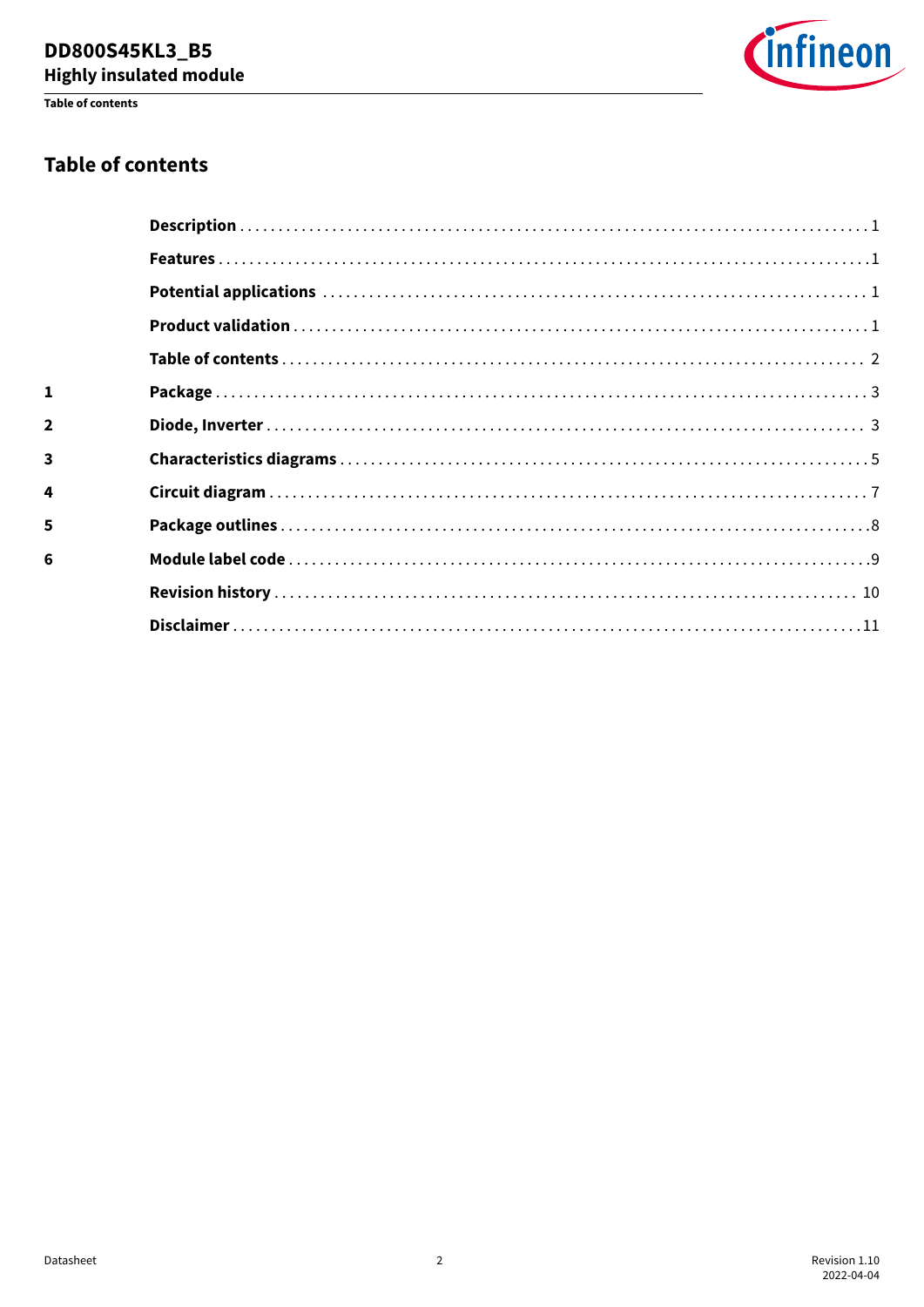

<span id="page-2-0"></span>**1 Package**

## **1 Package**

### **Table 1 Insulation coordination**

| <b>Parameter</b>                        | Symbol               | <b>Note or test condition</b>         | <b>Values</b> | <b>Unit</b> |
|-----------------------------------------|----------------------|---------------------------------------|---------------|-------------|
| Isolation test voltage                  | $V_{ISOL}$           | RMS, $f = 50$ Hz, $t = 60$ s          | 10.4          | kV          |
| Partial discharge<br>extinction voltage | $V_{\rm isol}$       | RMS, $f = 50$ Hz, $Q_{PD}$ typ. 10 pC | 3.5           | kV          |
| DC stability                            | $V_{CE(D)}$          | $T_{\text{vi}}$ =25°C, 100 Fit        | 3000          | V           |
| Material of module<br>baseplate         |                      |                                       | <b>AlSiC</b>  |             |
| Internal isolation                      |                      | basic insulation (class 1, IEC 61140) | AIN           |             |
| Creepage distance                       | $d_{\text{Creep}}$   | terminal to heatsink                  | 64.0          | mm          |
| Creepage distance                       | $d_{\text{Creep}}$   | terminal to terminal                  | 56.0          | mm          |
| Clearance                               | $d_{\mathsf{Clear}}$ | terminal to heatsink                  | 40.0          | mm          |
| Clearance                               | $d_{\mathsf{Clear}}$ | terminal to terminal                  | 26.0          | mm          |
| Comparative tracking<br>index           | <b>CTI</b>           |                                       | >600          |             |

#### **Table 2 Characteristic values**

| <b>Parameter</b>                            | Symbol        | Note or test condition                            |           |      | <b>Values</b> |      |           |
|---------------------------------------------|---------------|---------------------------------------------------|-----------|------|---------------|------|-----------|
|                                             |               |                                                   |           | Min. | Typ.          | Max. |           |
| Stray inductance module                     | $L_{SCE}$     |                                                   |           |      | 25            |      | nH        |
| Module lead resistance,<br>terminals - chip | $R_{AA'+CC'}$ | $T_C = 25^{\circ}C$ , per switch                  |           |      | 0.51          |      | $m\Omega$ |
| Storage temperature                         | $T_{\sf stg}$ |                                                   |           | -55  |               | 125  | °C        |
| Mounting torque for<br>module mounting      | M             | - Mounting according to<br>valid application note | M6, Screw | 4.25 |               | 5.75 | Nm        |
| <b>Terminal connection</b><br>torque        | M             | - Mounting according to<br>valid application note | M8, Screw | 8    |               | 10   | Nm        |
| Weight                                      | G             |                                                   |           |      | 1000          |      | g         |

*Note: Dynamic Data valid in conjunction with FZ800R45KL3\_B5 module*

## **2 Diode, Inverter**

#### **Table 3 Maximum rated values**

| <b>Parameter</b>        | Symbol           | Note or test condition |                       | <b>Values</b> | Unit |
|-------------------------|------------------|------------------------|-----------------------|---------------|------|
| Repetitive peak reverse | <sup>V</sup> RRM |                        | $T_{\rm vi}$ = -40 °C | 4500          |      |
| voltage                 |                  |                        | $T_{\rm vi}$ = 25 °C  | 4500          |      |
|                         |                  |                        | $T_{\rm vi}$ = 125 °C | 4500          |      |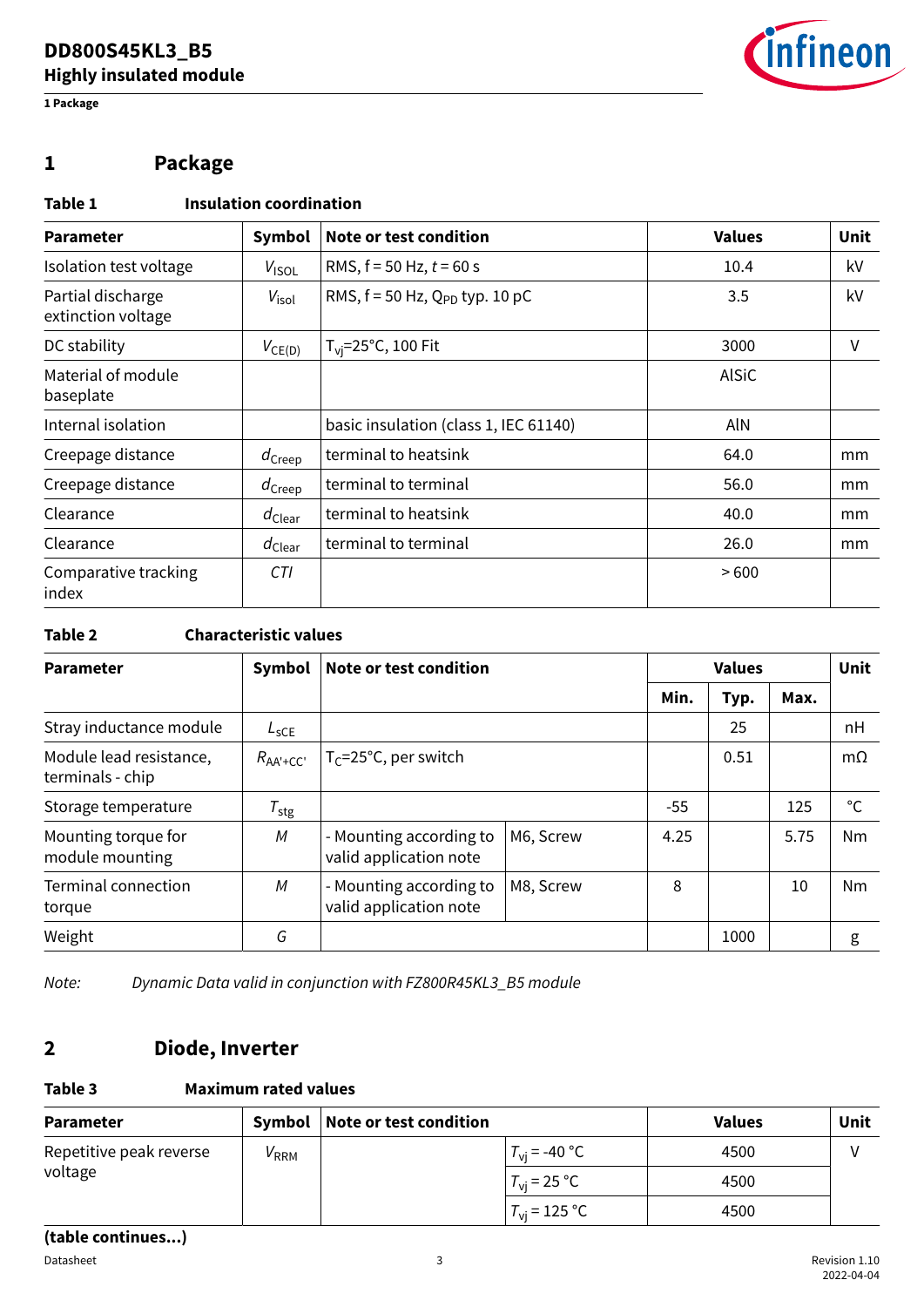**2 Diode, Inverter**



| Table 3<br>(continued) Maximum rated values |                          |                            |                       |               |             |  |  |
|---------------------------------------------|--------------------------|----------------------------|-----------------------|---------------|-------------|--|--|
| <b>Parameter</b>                            | Symbol                   | Note or test condition     |                       | <b>Values</b> | <b>Unit</b> |  |  |
| Continuous DC forward<br>current            | $I_{\rm F}$              |                            |                       | 800           | Α           |  |  |
| Repetitive peak forward<br>current          | $I_{\text{FRM}}$         | $t_{\rm P}$ = 1 ms         |                       | 1600          | Α           |  |  |
| $l^2t$ - value                              | $l^2t$                   | $t_P = 10$ ms, $V_R = 0$ V | $T_{\rm vi}$ = 125 °C | 255           | $kA^2s$     |  |  |
| Maximum power<br>dissipation                | $P_{\rm RQM}$            |                            | $T_{\rm vi}$ = 125 °C | 1600          | kW          |  |  |
| Minimum turn-on time                        | $\iota$ <sub>onmin</sub> |                            |                       | 10            | μs          |  |  |

### **Table 4 Characteristic values**

| <b>Parameter</b>                          | Symbol                       | Note or test condition                                                                                                   |                         |      | <b>Values</b> |      |              |
|-------------------------------------------|------------------------------|--------------------------------------------------------------------------------------------------------------------------|-------------------------|------|---------------|------|--------------|
|                                           |                              |                                                                                                                          |                         | Min. | Typ.          | Max. |              |
| Forward voltage                           | $V_F$                        | $I_F$ = 800 A, $V_{GE}$ = 0 V                                                                                            | $T_{\rm vi}$ = 25 °C    |      | 2.50          | 3.10 | $\vee$       |
|                                           |                              |                                                                                                                          | $T_{\rm vi}$ = 125 °C   |      | 2.50          | 3.00 |              |
| Peak reverse recovery                     | $I_{\rm RM}$                 | $V_R$ = 2800 V, $I_F$ = 800 A,                                                                                           | $T_{\text{vi}}$ = 25 °C |      | 1000          |      | A            |
| current                                   |                              | $V_{GF}$ = -15 V, -di <sub>F</sub> /dt =<br>3300 A/µs (T <sub>vi</sub> = 125 °C)                                         | $T_{\rm vi}$ = 125 °C   |      | 1150          |      |              |
| Recovered charge                          | $Q_{r}$                      | $V_{\rm R}$ = 2800 V, $I_{\rm F}$ = 800 A,<br>$V_{GE}$ = -15 V, -di <sub>F</sub> /dt =<br>3300 A/µs ( $T_{vi}$ = 125 °C) | $T_{\rm vi}$ = 25 °C    |      | 770           |      | $\mu$ C      |
|                                           |                              |                                                                                                                          | $T_{\rm vi}$ = 125 °C   |      | 1400          |      |              |
| Reverse recovery energy                   | $E_{rec}$                    | $V_R$ = 2800 V, $I_F$ = 800 A,                                                                                           | $T_{\rm vi}$ = 25 °C    |      | 1200          |      | mJ           |
|                                           |                              | $V_{GF}$ = -15 V, -di <sub>F</sub> /dt =<br>3300 A/µs (T <sub>vj</sub> = 125 °C)                                         | $T_{\rm vi}$ = 125 °C   |      | 2400          |      |              |
| Thermal resistance,<br>junction to case   | $R_{\text{thJC}}$            | per diode                                                                                                                |                         |      |               | 25.5 | K/kW         |
| Thermal resistance, case to<br>heat sink  | $R_{thCH}$                   | per diode, $\lambda_{\text{grease}} = 1 \text{ W/(m*K)}$                                                                 |                         |      | 21.0          |      | K/kW         |
| Temperature under<br>switching conditions | $T_{\mathsf{v} \mathsf{op}}$ |                                                                                                                          |                         | -50  |               | 125  | $^{\circ}$ C |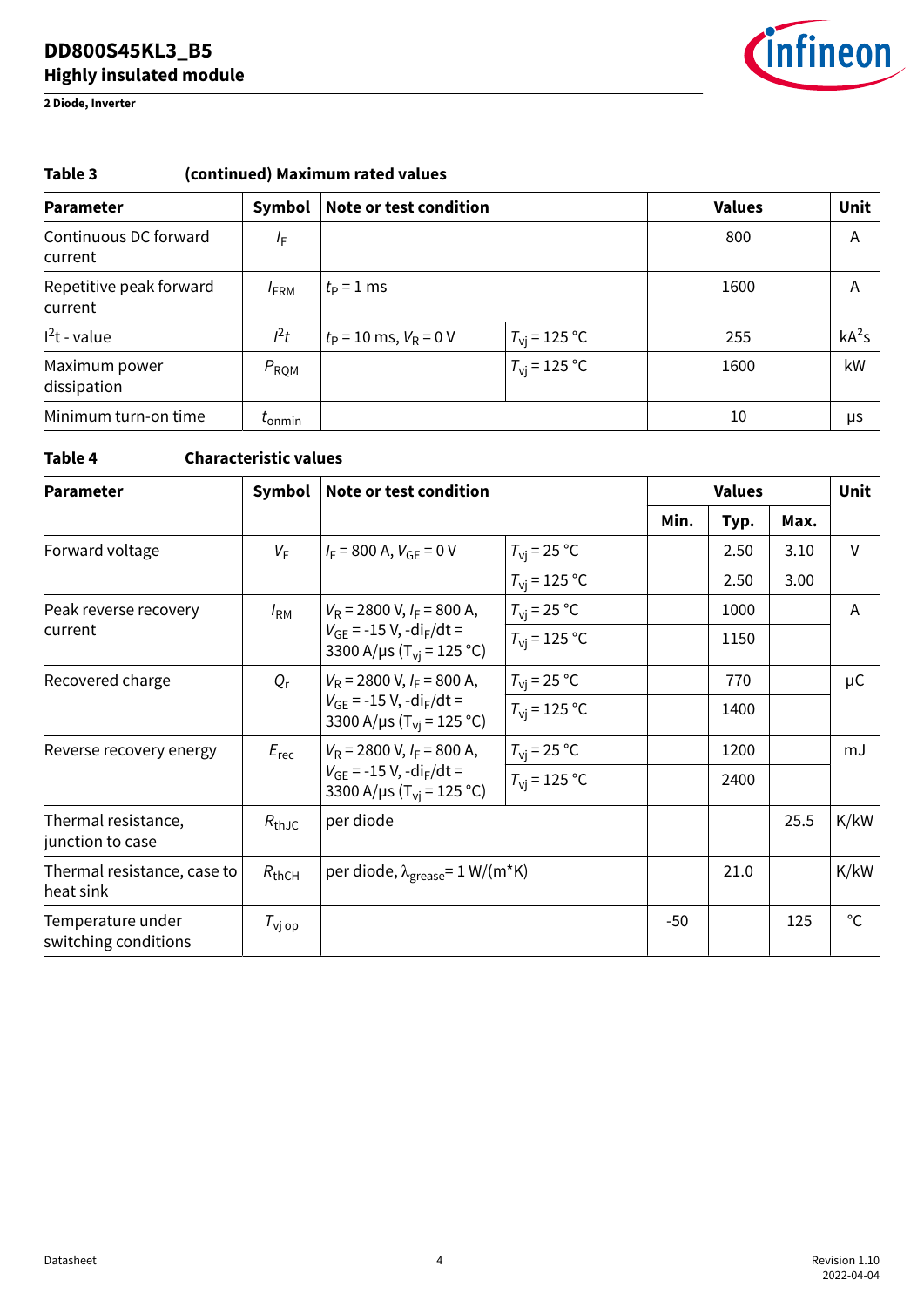<span id="page-4-0"></span>**3 Characteristics diagrams**



## **3 Characteristics diagrams**

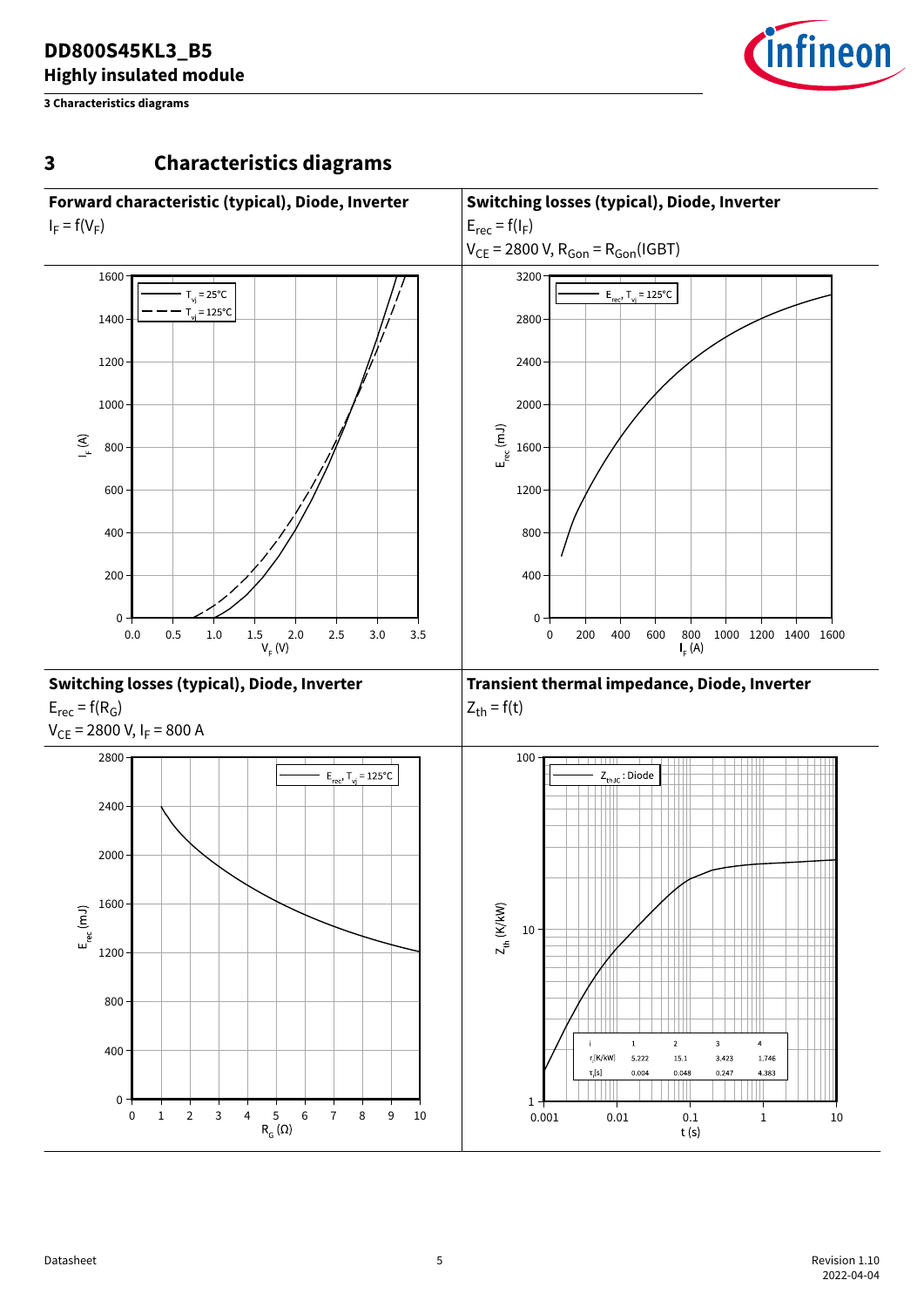**3 Characteristics diagrams**



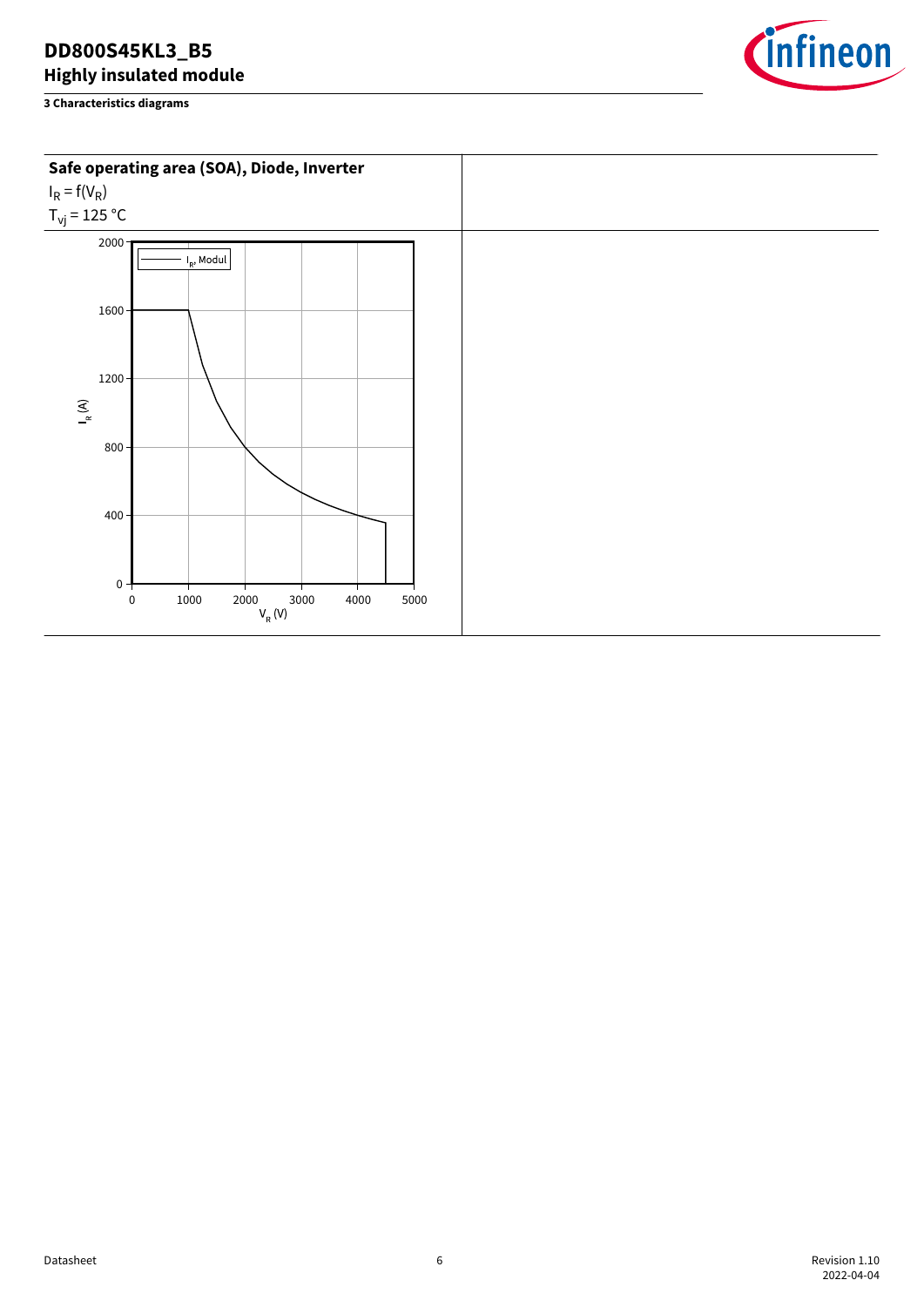<span id="page-6-0"></span>**4 Circuit diagram**







**Figure 1**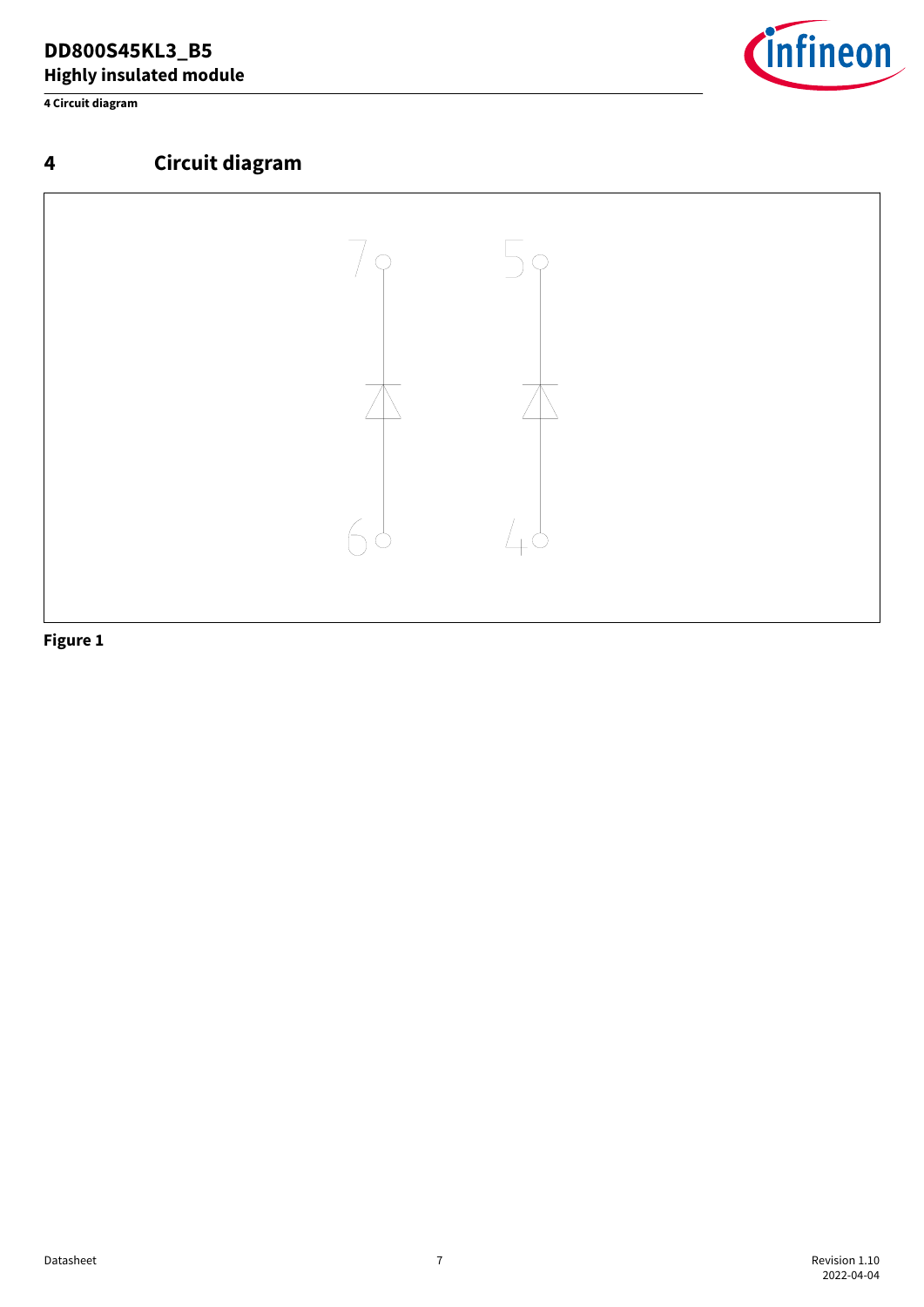<span id="page-7-0"></span>**5 Package outlines**







**Figure 2**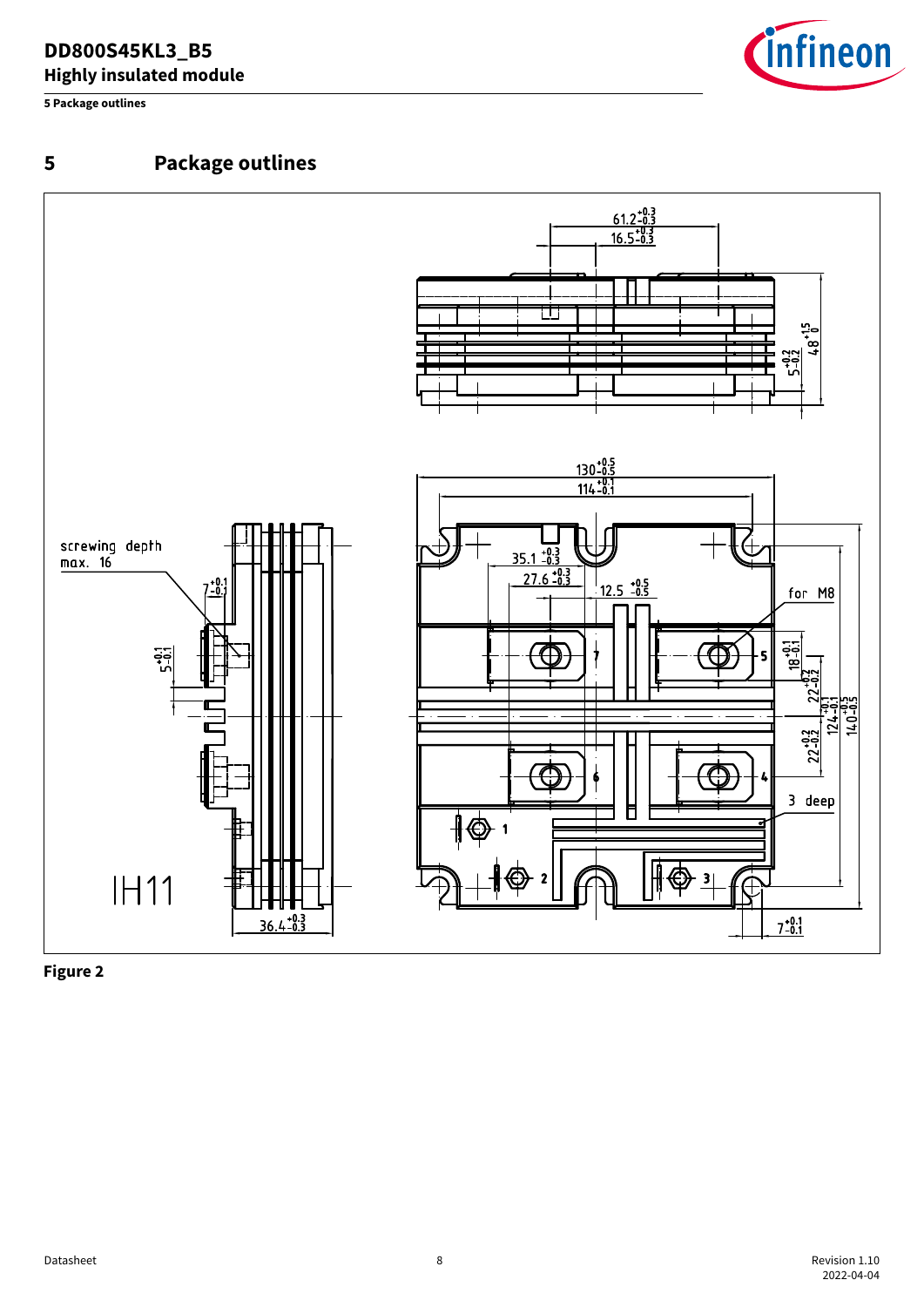<span id="page-8-0"></span>**6 Module label code**



## **6 Module label code**

| Code format  | Data Matrix                                                                                                                                        |                                                                     | Barcode Code128 |                                                    |
|--------------|----------------------------------------------------------------------------------------------------------------------------------------------------|---------------------------------------------------------------------|-----------------|----------------------------------------------------|
| Encoding     | <b>ASCII text</b>                                                                                                                                  |                                                                     | Code Set A      |                                                    |
| Symbol size  | 16x16                                                                                                                                              |                                                                     | 23 digits       |                                                    |
| Standard     | IEC24720 and IEC16022                                                                                                                              |                                                                     | IEC8859-1       |                                                    |
| Code content | Content<br>Module serial number<br>Module material number<br>Production order number<br>Date code (production year)<br>Date code (production week) | Digit<br>$1 - 5$<br>$6 - 11$<br>$12 - 19$<br>$20 - 21$<br>$22 - 23$ |                 | Example<br>71549<br>142846<br>55054991<br>15<br>30 |
| Example      | 71549142846550549911530                                                                                                                            |                                                                     |                 | 71549142846550549911530                            |

**Figure 3**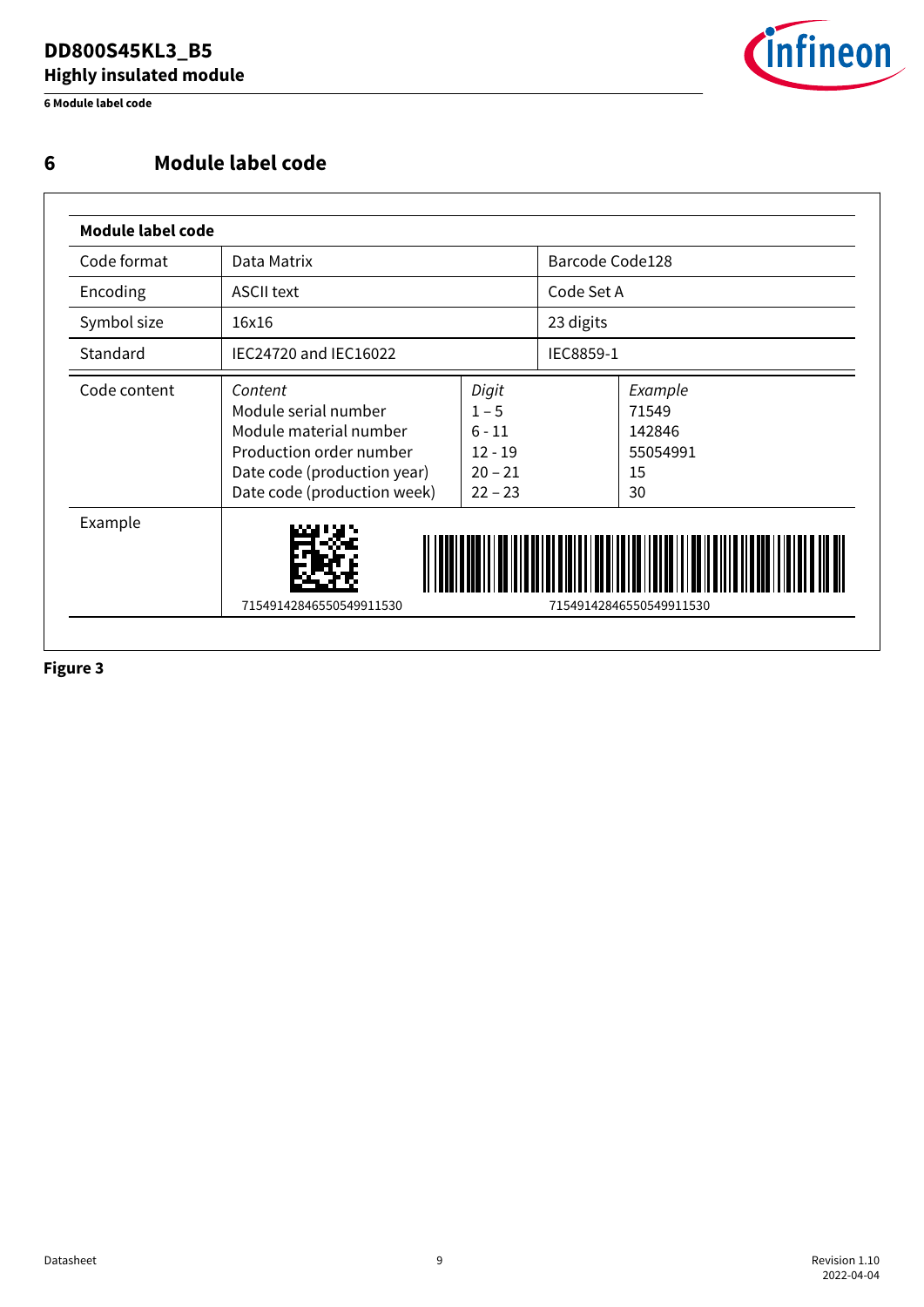<span id="page-9-0"></span>**Revision history**



# **Revision history**

| <b>Document revision</b> | Date of release | <b>Description of changes</b>                                                                                                                            |
|--------------------------|-----------------|----------------------------------------------------------------------------------------------------------------------------------------------------------|
| V1.0                     | 2014-06-23      | Target datasheet                                                                                                                                         |
| V3.0                     | 2016-05-31      | Final datasheet                                                                                                                                          |
| V3.1                     | 2018-01-15      | Final datasheet                                                                                                                                          |
| n/a                      | 2020-09-01      | Datasheet migrated to a new system with a new layout and new revision<br>number schema: target or preliminary datasheet = 0.xy; final datasheet =<br>1xy |
| 1.10                     | 2022-04-04      | Final datasheet                                                                                                                                          |